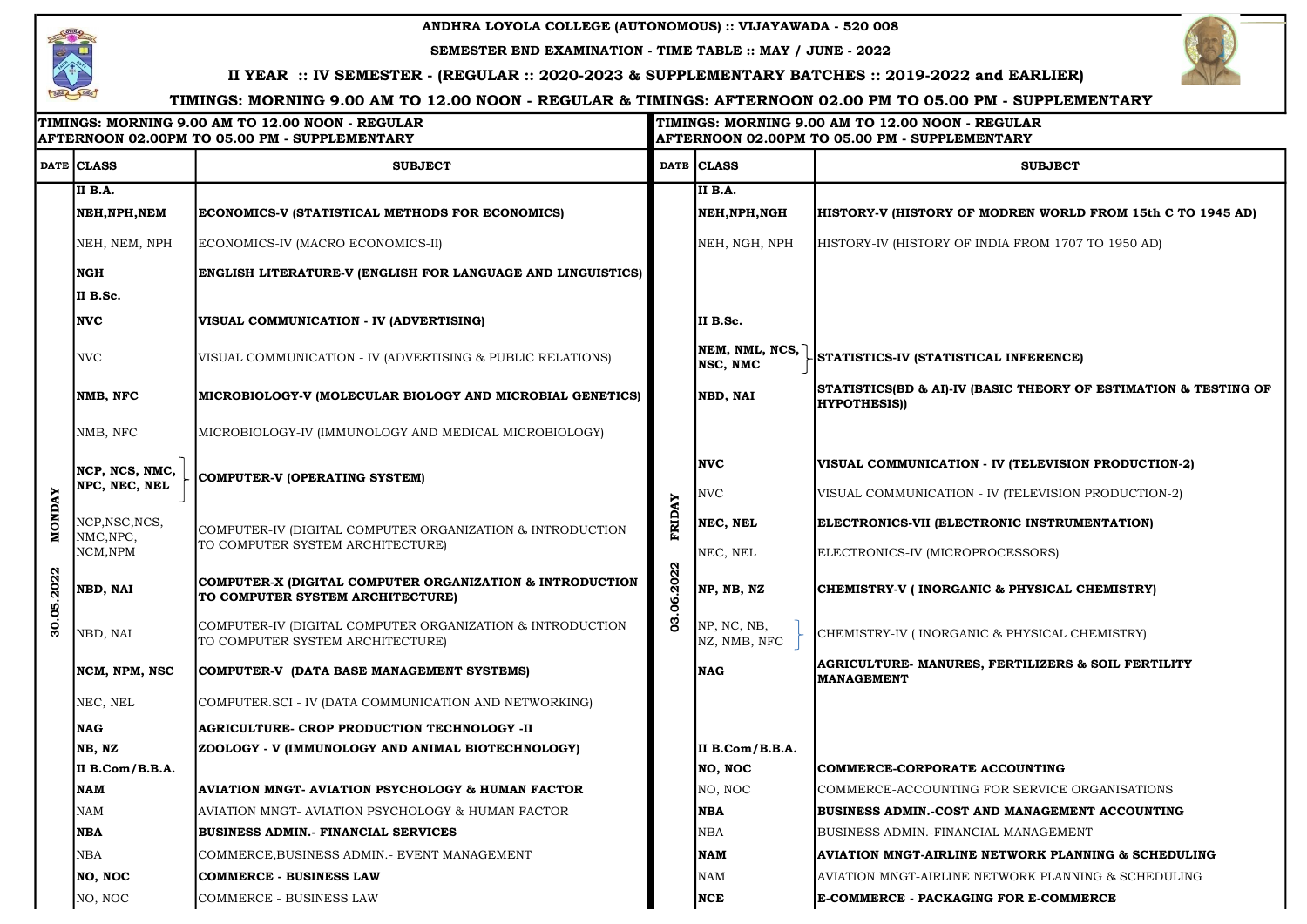|           | <b>NCE</b><br><b>NPV</b>                                                         | <b>E-COMMERCE -OUTSOURCING FOR E-COMMERCE</b><br>PARAMEDICAL-BASIC ANAESTHETIC THCHNIOUES          |         | <b>NPV</b>                                   | PARAMEDICAL-ANAESTHESIA THCHNOLOGY-I                                                   |
|-----------|----------------------------------------------------------------------------------|----------------------------------------------------------------------------------------------------|---------|----------------------------------------------|----------------------------------------------------------------------------------------|
|           | II B.A.                                                                          |                                                                                                    |         | II B.A.                                      |                                                                                        |
|           | NEH, NGH, NPH                                                                    | POLITICS-IV (INDIAN POLITICAL PROCESS)                                                             |         | NGH                                          | <b>ENGLISH LITERATURE-IV (LITERARY CROSS CI</b>                                        |
|           | NEH, NGH, NPH<br>II B.Sc.                                                        | POLITICS-IV (INTRODUCTION TO INTERNATIONAL RELATIONS)                                              |         |                                              |                                                                                        |
|           | <b>NVC</b>                                                                       | VISUAL COMMUNICATION - IV (MANAGEMENT OF ELECTRONIC MEDIA)                                         |         | NEH                                          | ECONOMICS-IV ( ECONOMIC DEVELOPMENT IN                                                 |
|           | <b>NVC</b>                                                                       | VISUAL COMMUNICATIONS-IV (MANAGEMENT OF ELECTRONIC MEDIA)                                          |         | II B.Sc.                                     |                                                                                        |
|           | NML, NEM, NP,<br>NC, NSC, NCS,<br>NMC, NEC, NCP,<br>NPC, NPM, NCM                | <b>MATHEMATICS-IV (REAL ANALYSIS)</b>                                                              |         | <b>NAG</b>                                   | <b>AGRICULTURE- PRODUCTION TECHNOLOGY FO</b><br>MEDICINAL & AROMATIC PLANTS & LANDSCAP |
|           | NEM, NML, NP,<br>NC, NMC, NCP,<br>NCS, NSC, NEC,<br>NPC, NCM, NPM,<br><b>NMS</b> | MATHEMATICS-IV (MODERN ALGEBRA)                                                                    |         | NML, NP, NC,<br>NCP, NPC, NCM,<br><b>NPM</b> | PHYSICS - IV (ELECTRICITY, MAGNETISM & ELI                                             |
|           | NBD, NAI                                                                         | MATHEMATICS-IV (NUMERICAL ANALYSIS)                                                                |         | NML, NP, NC, NCP,<br>NPC, NCM, NPM           | PHYSICS - IV (THERMAL PHYSICS)                                                         |
|           | NBD, NAI                                                                         | MATHEMATICS-IV (NUMERICAL ANALYSIS)                                                                |         |                                              |                                                                                        |
|           |                                                                                  |                                                                                                    |         | NB, NZ                                       | BOTANY-V ( CELL BIOLOGY, GENETICS AND PL                                               |
| SDAY      | NB, NZ                                                                           | BOTANY-IV (PLANT PHYSIOLOGY & METABOLISM)                                                          | ATURDAY | NAI                                          | COMPUTER-IX (STATISTICAL MACHINE LEARNI                                                |
|           | NB, NZ                                                                           | BOTANY-IV (PLANT PHYSIOLOGY & METABOLISM)                                                          |         | <b>NAI</b>                                   | COMPUTER-IV (STATISTICAL MACHINE LEARNING                                              |
|           |                                                                                  |                                                                                                    | Ø       | NBD                                          | COMPUTER-IX (PRINCIPLES OF OPERATING SY:                                               |
| 2022<br>2 | <b>NMB</b>                                                                       | <b>BIOTECHNOLOGY-IV (RDNA TECHNOLOGY)</b>                                                          | .2022   | <b>NBD</b>                                   | COMPUTER-IV (PRINCIPLES OF OPERATING SYST                                              |
|           | <b>NMB</b>                                                                       | BIOTECHNOLOGY-IV (IMMUNOTECHNOLOGY)                                                                |         | NFC                                          | FOOD TECH.-VIII (TECHNOLOGY OF CONFECTI                                                |
| 31.05.    |                                                                                  |                                                                                                    | 04.06.  | NFC                                          | FOOD TECH.-VIII (TECHNOLOGY OF CONFECTIO)                                              |
|           | <b>NFC</b>                                                                       | FOOD.TECH.-VII ( TECHNOLOGY OF OILS & FATS)                                                        |         | NEL, NEC                                     | ELECTRO. TECH -VIII (SOLID STATE LIGHTING                                              |
|           | <b>NFC</b>                                                                       | FOOD.TECH.-VII (TECHNOLOGY OF OILS & FATS)                                                         |         | NEL, NEC                                     | ELECTRO. TECH -IV (SOLID STATE LIGHTING APF                                            |
|           |                                                                                  |                                                                                                    |         | <b>NVC</b>                                   | VISUAL COMMUNICATION - IV (PUBLIC RELATION<br><b>COMMUNICATION</b>                     |
|           | <b>NEL</b>                                                                       | ELECT.TECH-V (COMPUTER NETWORKS & NETWORK SECURITY)                                                |         | <b>NVC</b>                                   | VISUAL COMMUNICATION - IV (CORPORATE COM                                               |
|           | <b>NEL</b>                                                                       | ELECT.TECH-IV (COMPUTER NETWORKS & NETWORK SECURITY)                                               |         | NMC, NCS                                     | STATISTICS - V (APPLIED STATISTICS)                                                    |
|           | <b>NAG</b>                                                                       | AGRICULTURE - IRRIGATION WATER MANAGEMENT, FARMING<br><b> SYSTEM &amp; SUSTAINABLE AGRICULTURE</b> |         | II B.Com/B.B.A.                              |                                                                                        |
|           |                                                                                  |                                                                                                    |         | NO                                           | <b>COMMERCE- GOODS &amp; SERVICE TAX</b>                                               |
|           | II B.Com/B.B.A.                                                                  |                                                                                                    |         | NO.                                          | COMMERCE-E - COMMERCE & WEB DESIGNING                                                  |
|           | NO, NOC                                                                          | COMMERCE-INCOMETAX LAW AND PRACTICE                                                                |         | <b>NOC</b>                                   | <b>COMMERCE- DATA BASE MANAGEMENT SYSTE</b>                                            |
|           | NO, NOC                                                                          | COMMERCE-INCOMETAX LAW AND PRACTICE                                                                |         | <b>NOC</b>                                   | COMMERCE-PROGRAMMING WITH C++ (LAB)                                                    |
|           | <b>NBA</b>                                                                       | BUSINESS ADMIN.-TRAINING AND DEVELOPMENT                                                           |         | <b>NBA</b>                                   | <b>BUSINESS ADMIN.-BUSINESS LAW</b>                                                    |

#### LITERARY CROSS CURRENTS)

#### C DEVELOPMENT IN INDIA & AP

#### ON TECHNOLOGY FOR ORNAMENTAL CROPS, LANTS & LANDSCAPING

#### *P*, MAGNETISM & ELECTRONICS)

#### , GENETICS AND PLANT BREEDING)

#### AL MACHINE LEARNING)

MACHINE LEARNING)

#### S OF OPERATING SYSTEM)

OF OPERATING SYSTEM)

### LOGY OF CONFECTIONERY)

OGY OF CONFECTIONERY)

### ID STATE LIGHTING APPLICATIONS)

STATE LIGHTING APPLICATIONS)

# IV (PUBLIC RELATIONS & CORPORATE

IV (CORPORATE COMMUNICATION)

### RVICE TAX

# IANAGEMENT SYSTEM [LAB]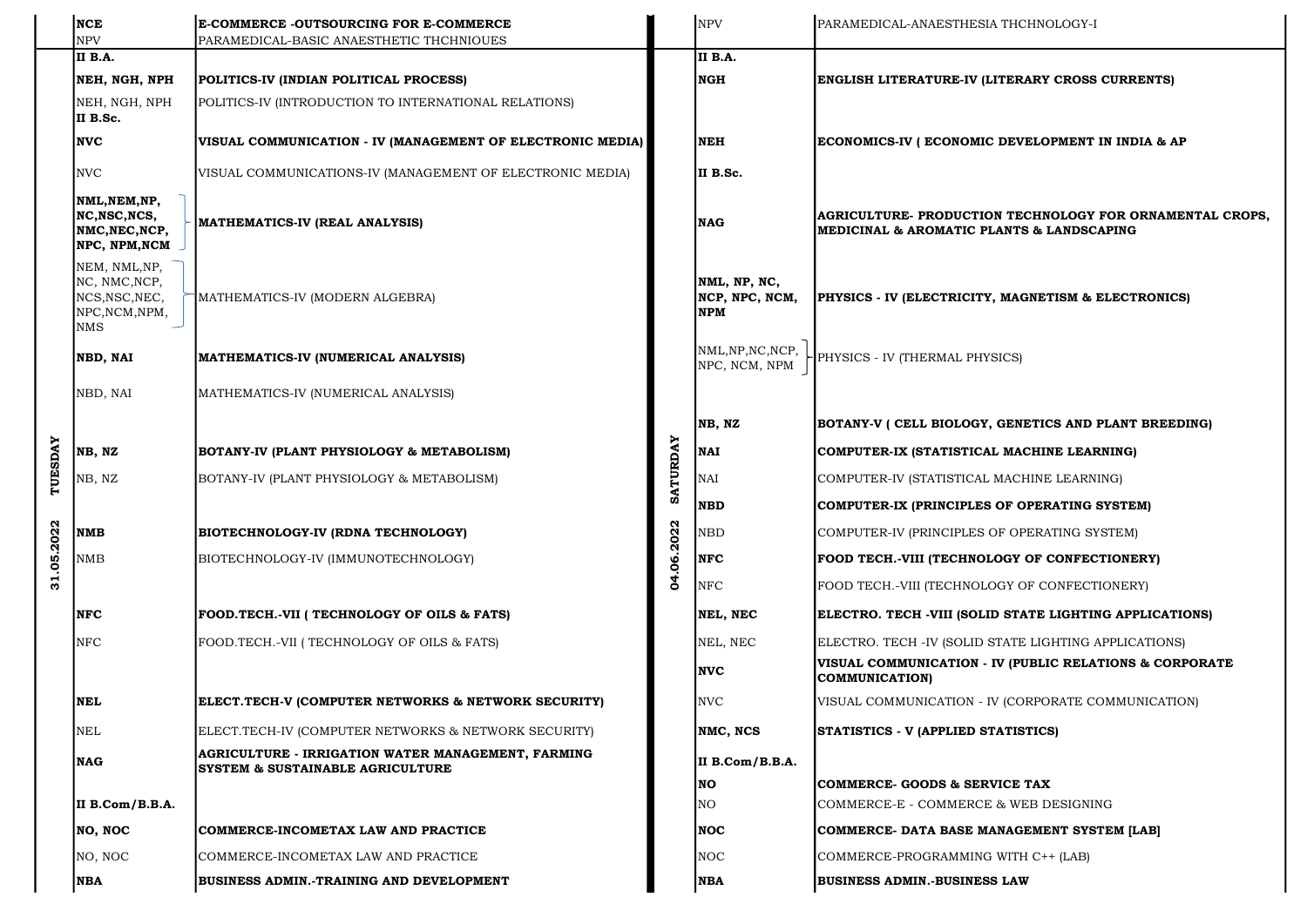| <b>NAM</b> | <b>BUSINESS ADMIN.- HRM</b>                      | <b>NBA</b>  | <b>BUSINESS ADMIN.-PRODUC</b>     |
|------------|--------------------------------------------------|-------------|-----------------------------------|
| NBA, NAM   | <b>IBUSINESS ADMIN.- HRM</b>                     | <b>INAM</b> | <b>AVIATION - AVIATION SECU</b>   |
| <b>NCE</b> | <b>IE-COMMERCE - E-COMMERCE CUSTOMER SERVICE</b> | <b>NAM</b>  | <b>JAVIATION - AVIATION SECUR</b> |
| <b>NPV</b> | PARAMEDICAL-ANAESTHESIA TECHNOLOGY-II            | <b>NPV</b>  | <b>IPARAMEDICAL-PRINCIPLES</b>    |

CTION MANAGEMENT

# URITY MANAGEMENT

RITY MANAGEMENT

S OF ANAESTHESIA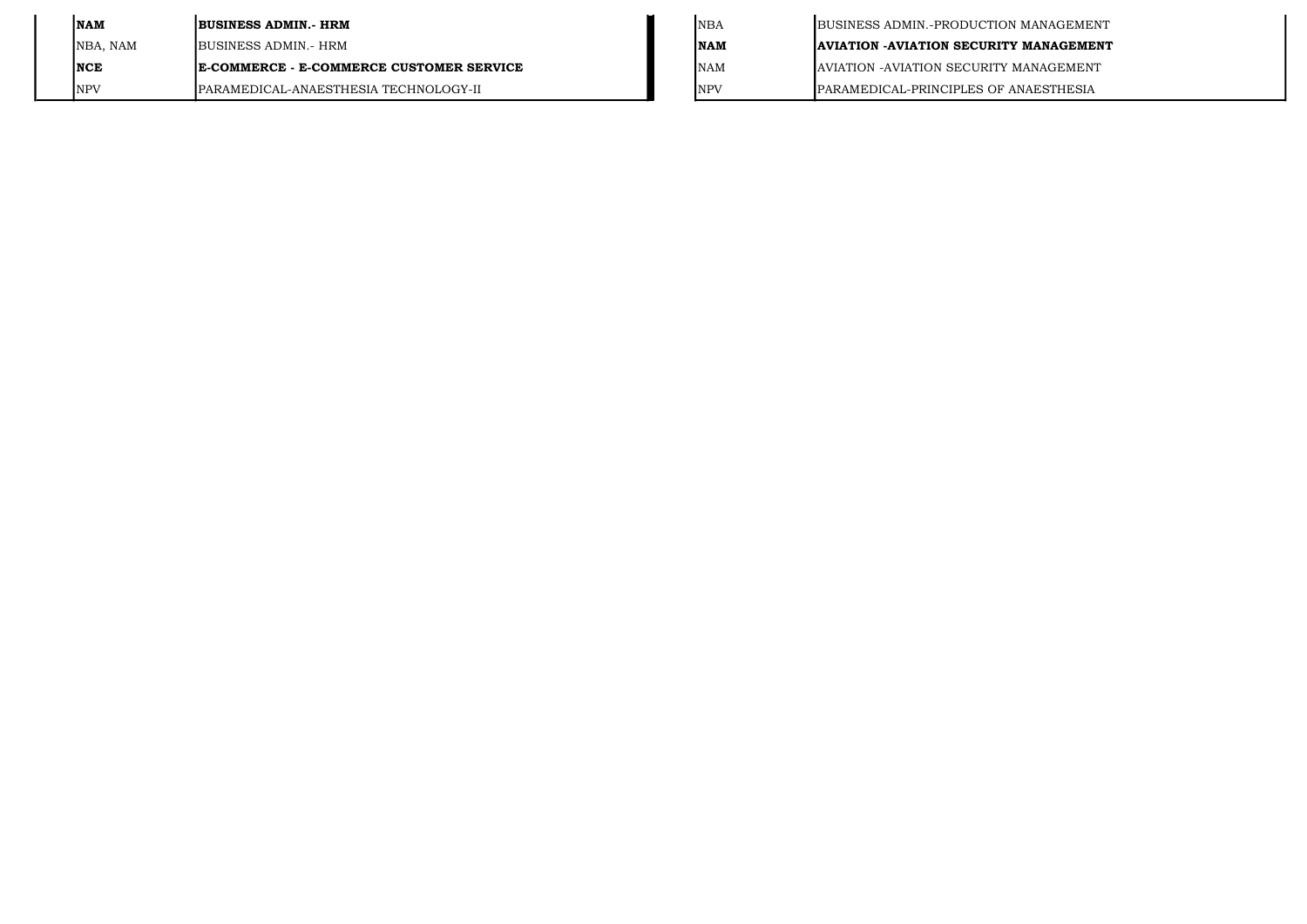|                                            | II B.A.<br>NEH, NGH<br>II B.A.<br>II B.Sc.<br>II B.Com.<br>II B.B.A.                                                                                                                                                                        | POLITICS-V (INDIAN POLITICAL TAUGHT)<br>TELUGU-III (SRUJANAATHMAKA RACHANA)<br>HINDI-III (SAHITYA KA ITIHAS)<br> SANSKRIT-III (SAMSKRITA SAHITYA SARVASWAM)                                                                                                                                                                                                                                                                                                                                                                                                                                                                                                                                                                                                                                                                                                          |                                                              | NC, NPH, NMB,<br>NFC, NSC, NPM,<br>NBD, NAI, NML,<br>NEM, NCM                                                       | <b>GENERAL ENGLISH-IV (ENGLISH FOR IMPOWERMENT-IV)</b><br>$ $ (CSS-III)                                                                                                                                                                                                                                                                                                                          |
|--------------------------------------------|---------------------------------------------------------------------------------------------------------------------------------------------------------------------------------------------------------------------------------------------|----------------------------------------------------------------------------------------------------------------------------------------------------------------------------------------------------------------------------------------------------------------------------------------------------------------------------------------------------------------------------------------------------------------------------------------------------------------------------------------------------------------------------------------------------------------------------------------------------------------------------------------------------------------------------------------------------------------------------------------------------------------------------------------------------------------------------------------------------------------------|--------------------------------------------------------------|---------------------------------------------------------------------------------------------------------------------|--------------------------------------------------------------------------------------------------------------------------------------------------------------------------------------------------------------------------------------------------------------------------------------------------------------------------------------------------------------------------------------------------|
| WEDNESDAY<br>01.06.2022                    | NPM, NCP, NSC,<br>NMC, NO, NOC,<br>NP, NML<br><b>NEL</b><br>NB, NZ<br>NB, NZ<br><b>NBD</b><br><b>NBD</b><br><b>NAI</b><br><b>NAI</b><br><b>NAG</b><br>II B.Com/B.B.A.<br><b>NBA</b><br><b>NBA</b><br><b>NAM</b><br><b>NAM</b><br><b>NCE</b> | TELUGU-III (POETRY, PROSE & GENERAL TELUGU)<br>HINDI-III (POETRY, HISTORY OF HINDI LIT. & TRANSLATION)<br>SANSKRIT-III (DRAMA, ALAMKARAS & HISTORY OF SANKRIT LIT.)<br>ELECT.TECH-IV (MICRO CONTROLLER AND INTERFACING)<br> ZOOLOGY - IV (ANIMAL PHYSIOLOGY, CELLULAR METABOLISM &<br><b>EMBRYOLOGY)</b><br>ZOOLOGY - IV (EMBRYOLOGY, PHYSIOLOGY & ECOLOGY)<br>COMPUTER-VIII (HADOOP AND DATA ANALYSIS)<br>COMPUTER-IV (HADOOP AND DATA ANALYSIS)<br>COMPUTER-VIII (THEORETICAL MACHINE LEARNING)<br>COMPUTER-IV (THEORETICAL MACHINE LEARNING)<br><b>AGRICULTURE- LIVE STOCK &amp; POULTRY MANAGEMENT</b><br>BUSINESS ADMIN.- MICRO, SMALL AND MEDIUM ENTERPRISES<br><b>IMANAGEMENT</b><br>BUSINESS ADMIN.- MARKETING MANAGEMENT<br>AVIATION MNGT-EMERGENCY RESPONSE MANAGEMENT<br>AVIATION MNGT-SERVING THE TRAVEL CUSTOMER<br>E-COMMERCE - FULFILLMENT OPERATIONS | MONDAY<br>N<br>8<br>06.06.2                                  | II B.A.<br>II B.Sc.<br>II B.Com.<br>II B.B.A.<br>II.B.Voc<br>II B.Sc.<br>NP, NCS, NMC,<br>NEC, NCP, NPC             | GENERAL ENGLISH-IV (ENGLISH FOR IMPOWERMENT-IV)<br>$(CSS-III)$<br>MATHEMATICS-V (LINEAR ALGEBRA)                                                                                                                                                                                                                                                                                                 |
| <b>SDAY</b><br><b>THUR</b><br>06.2022<br>8 | II B.A.<br>NEH, NGH<br>II B.Sc.<br><b>NAG</b><br>NO, NOC<br>NCP, NPC, NCS,<br>NMC, NEC, NEL<br>NP, NC, NB, NZ,<br>NMB, NFC<br>II B.M.S/B.B.A.<br><b>NAM</b><br>NCE                                                                          | HISTORY-IV (HISTORY & CULTURE OF ANDHRA FROM AD 1512 TO<br>1956 AD)<br><b>AGRICULTURE- AGRICULTURAL MARKETING TRADE &amp; PRICES</b><br>COMMERCE - AUDITING<br>COMPUTER-IV (OBJECT ORIENTED PROGRAMING WITH JAVA)<br>CHEMISTRY -IV (ORGANIC CHEMISTRY & SPECTROSCOPY OF<br><b>ORGANIC COMPOUNDS)</b><br><b>AVIATION MNGT-MARKETING RESEARCH</b><br>E-COMMERCE -HUB & LINE OPERATIONS                                                                                                                                                                                                                                                                                                                                                                                                                                                                                 | <b>AAY</b><br>TUES<br>.2022<br>$\overline{\mathbf{6}}$<br>70 | II B.Sc.<br>NP, NPC, NCP<br><b>NAG</b><br>II B.A.<br>NEH, NGH, NPH<br>II B.Com/B.B.A.<br>NO, NOC, NCE<br><b>NBA</b> | <b>PHYSICS - V (MODERN PHYSICS)</b><br> AGRICULTURE RENEWABLE ENERGY AND GREEN TECHNC<br>POLITICS-VI (WESTERN POLITICAL TAUGHT)<br>COMMERCE- COST & MANAGEMENT ACCOUNTING<br>BUSINESS ADMIN.- INTERNATIONAL BUSINESS                                                                                                                                                                             |
| WEDNESDAY<br>08.06.2022                    | II B.Sc.- NAG<br>II B.A. $/$ B.Sc. $/$<br>B. Com. / B.B.A<br>II B.A. / B.Sc.<br>II B.SC.                                                                                                                                                    | TIMINGS: MORNING 9.00 AM TO 12.00 NOON<br><b>AGRICULTURE -ENTREPRENUERSHIP DEVELOPMENT AND BUSINESS</b><br><b>COMMUNICATION</b><br>LIFE SKILL COURSES<br>TIMINGS: MORNING 9.00 AM TO 10.30 AM<br>LIFE SKILL COURSE- ENVIRONMENTAL EDUCATION<br>(NPH, NEM, NML, NSC, NC, NCM, NPM, NMB, NFC, NAI, NBD, NBA)<br>TIMINGS: MORNING 11.30 AM TO 01.00 PM<br>LIFE SKILL COURSE- ANALYTICAL SKILLS (NPH, NEM, NML, NSC, NC,<br>NCM, NPM)<br>LIFE SKILL COURSE - PERSONALITY DEVELOPMENT & LEADERSHIP<br>(NBA, NFC, NMB)                                                                                                                                                                                                                                                                                                                                                     | THURSDAY<br>.2022<br>09.06                                   | II B.Sc.- NAG<br>II B.A. / B.Sc.<br>II B.SC.<br>II B.A. / B.Sc.<br>II B.SC.                                         | TIMINGS: MORNING 9.00 AM TO 12.00 NOO!<br><b>AGRICULTURE -STATISTICAL METHODS</b><br>SKILL DEVELOPMENT COURSES<br>TIMINGS: MORNING 9.00 AM TO 10.30 AM<br><b> SKILL DEVELOPMENT COURSE- DISASTER MANAGEMENT</b><br>(NPH, NC, NCM, NPM)<br>SKILL DEVELOPMENT COURSE- FOOD BIOTECHNOLOGY (I<br> SKILL DEVELOPMENT COURSE- FINANCIAL MARKETS (NEI<br>SKILL DEVELOPMENT COURSE- NUTRACEUTICALS (NFC) |

#### GLISH FOR IMPOWERMENT-IV)

E ENERGY AND GREEN TECHNOLOGY

IRSE- FOOD BIOTECHNOLOGY (NMB)

TRSE- FINANCIAL MARKETS (NEM, NML, NSC)